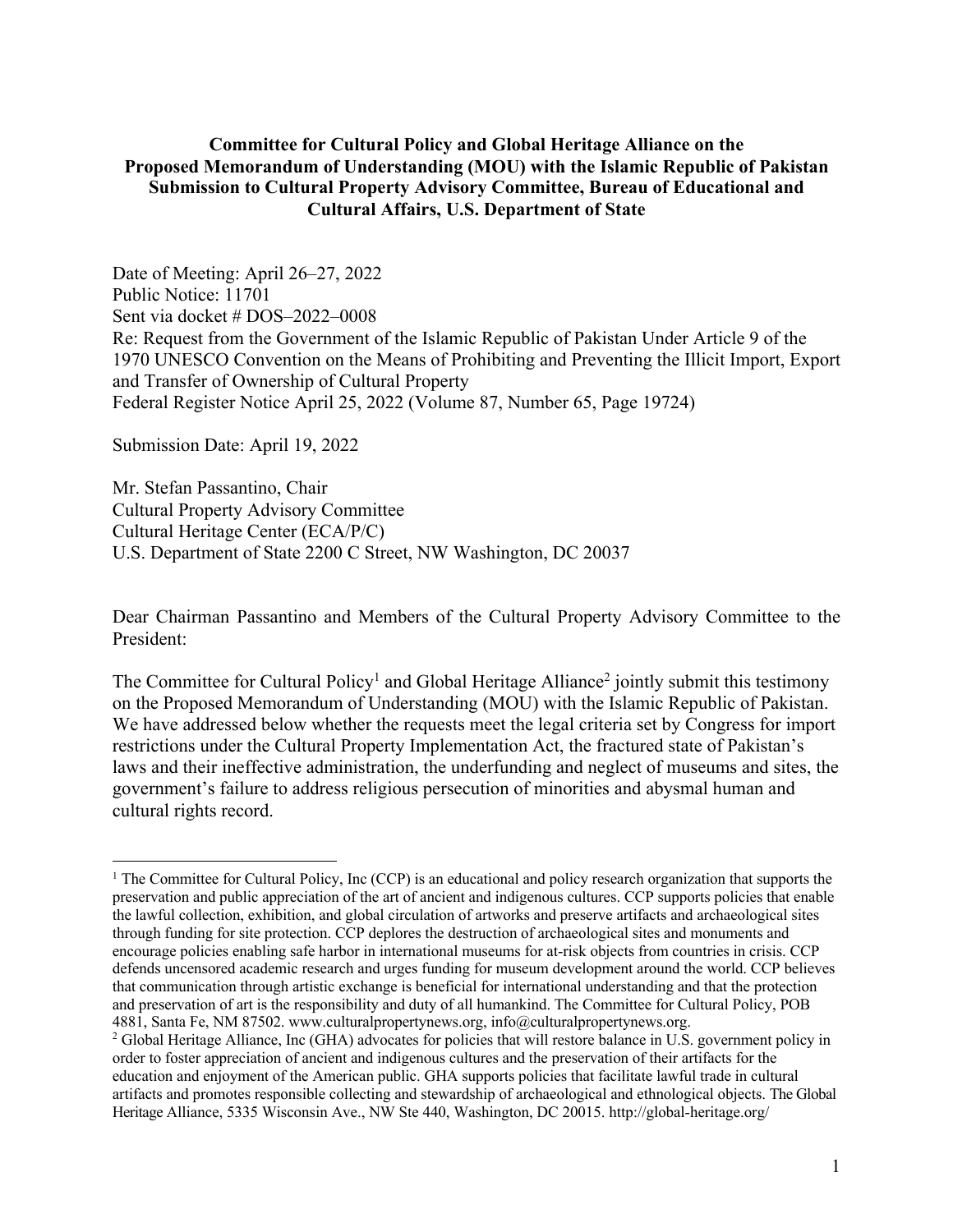## **BACKGROUND**

In Pakistan's request for an MOU, we can clearly see the contradictions between a feel-good narrative in which nations have come together under the umbrella of the 1970 UNESCO Convention to do everything possible to preserve global heritage – versus the harsh realities of corruption, bad faith, and neglect that have characterized Pakistan's administration of its museums, sites, and cultural legacy.

### **Pakistan Has Failed Abysmally to Protect its Ancient Cultural Heritage – or its Living Cultural Diversity**

A US MOU would condone Pakistan's government's systematized corruption in which objects in museums, historical buildings, and archaeological sites are seriously neglected, subject to theft, dismantling and destruction and exploited for improper commercial usage. Abuses are well known but accepted by officials at all levels and the guilty go scot-free.

Despite laws requiring equal protection, Pakistan's government has turned a blind eye to fanaticism and failed to act to curb religious persecution and killings of Christian, Hindu, and Shi'a minorities in eastern and northern Pakistan, and Hazara Afghan refugees in Quetta. There are frequent bombings of minority religious institutions and schools. Blasphemy laws that carry the death penalty are used to frame the innocent and criminalize the mentally ill. Public lynchings by mobs go unpunished or culprits are quickly released. Destruction of minority cultural property and religious monuments is sanctioned by local officials who face few consequences - and tolerated by higher officials who protest, but not too much, for fear of alienating supporters.

Cultural rights are human rights.

Minority cultural heritage often suffers as a result of such virulent prejudice. In 2021, the local Hindu community protested the illegal construction of toilets at the buried base of the Shiva lingam at the 3,000 year old Shiv Temple at Mansehra in Khyber Pakhtun-khwa Province.<sup>3</sup>

A Rajput palace in Dera Ismail Khan, Khyber Pakhtun-khwa Province, formerly the home of renowned philanthropist Rai Sahib Das Ram Bagai was demolished by a local politician and real estate dealer, who said ""It was owned by a Hindu," he said, "I want to show the Hindu sympathizers that this is now *my* property. Period."4

<sup>3</sup> Arshad Aziz Malika, *Illegal construction at Mansehra temple irks Hindus*, June 9, 2021, The News, Pakistan, Hindu Affairs Deputy Secretary Faraz Abbas denied receiving any complaint. The archaeology department is insisting that all old buildings be handed over to it. https://www.thenews.com.pk/print/846783-illegal-constructionat-mansehra-temple-irks-hindus

<sup>4</sup> Ehtesham Hassan, *Palace Intrigue*, April 17, 2021, The News, https://www.thenews.com.pk/tns/detail/821732 palace-intrigue. Das Ram built schools and colleges in the region and set up free dispensaries as well as tuberculosis wards in local hospitals. He built embankments on the Indus, to protect the city from flooding. The archaeology department of Khyber-Pakhtun-Khwa said it would do nothing, claiming that the building (actually built 125-150 years ago) was only 92 years old and must be 100 years old to qualify for protection.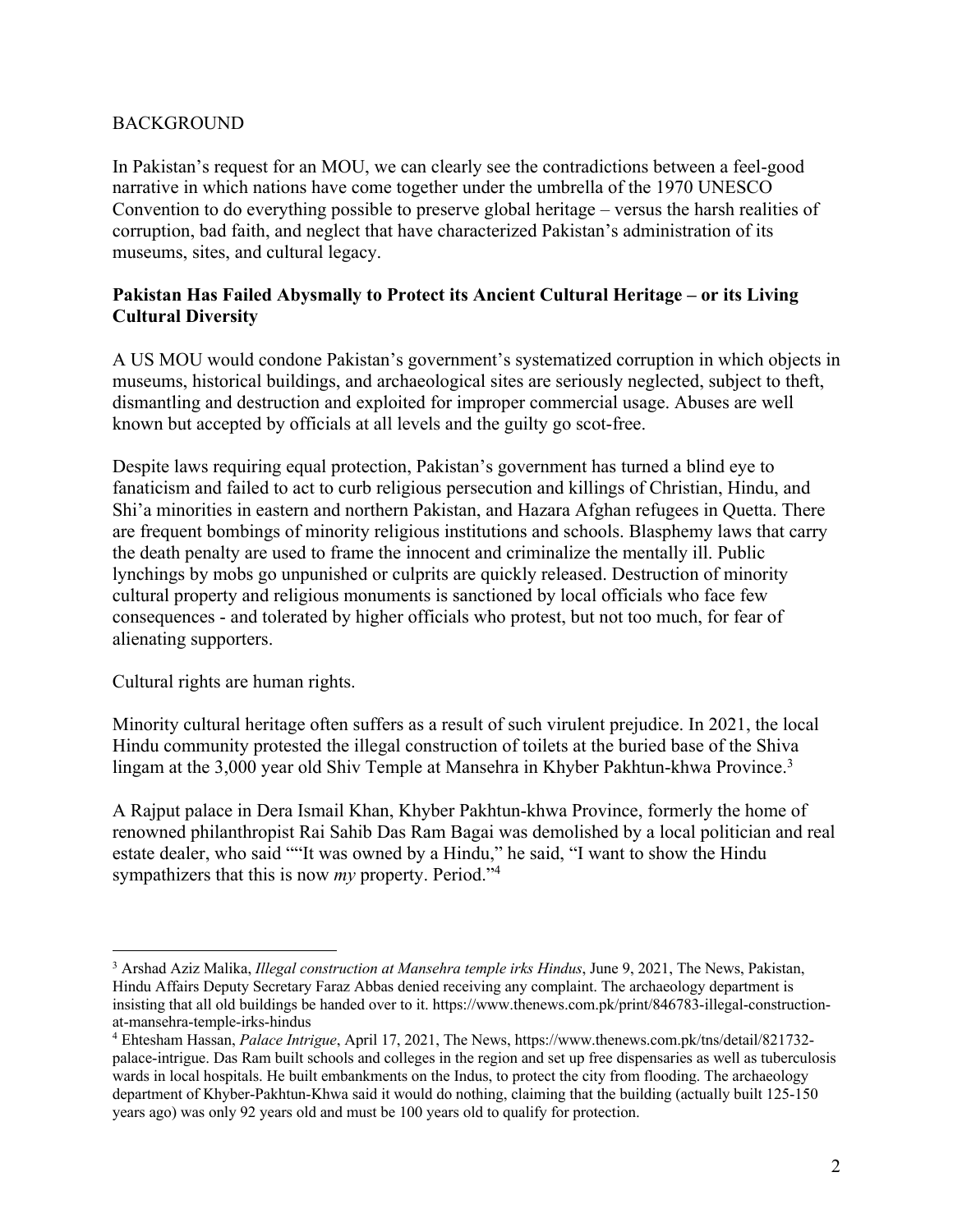### **Pakistan's Military-backed Governments Routinely Violate U.S. and International Norms of Human and Cultural Rights**

The United States Commission on International Religious Freedom (USCIRF) recommended that the State Department name Pakistan as a "country of particular concern" (CPC), its highest level of concern, in its 2021 Annual Report and is expected to do so again in 2022.<sup>5</sup> The USCIRF took particular note of Pakistan's blasphemy laws and human and women's rights violations, stating:

"Pakistan's religiously discriminatory legislation, such as the blasphemy and anti-Ahmadiyya laws, used in combination with new media rules, contributed to egregious human rights abuses and fostered an overall atmosphere of intolerance for religious minorities that often leads to violence and discrimination. In August [2020] alone, over 40 blasphemy First Incident Reports (FIRs) were registered, mostly targeting the Shi'a minority during the month of Muharram.

"Other religious communities were also targeted with blasphemy charges. In 2020, there reportedly were 30 Christians, including seven on death row, jailed in Pakistan on charges of blasphemy. They include Asif Pervaiz, a 37-year-old Christian garment factory worker whom a Lahore court sentenced to death in September [2020].

"The issue of abduction, forced conversion to Islam, rape, and forced marriage remained an imminent threat for religious minority women and children, particularly from the Hindu and Christian faiths. During 2020, USCIRF documented incidents of forced marriages, more than half involving minors. The government did little to ensure minor girls' safety and return to their families. Authorities often do not take any action, and in abduction cases that are brought to the courts, officials have claimed that victims willingly converted to Islam. The head of the Parliamentary Committee on Forced Religious Conversions, Senator Anwarul Haq Kakar, claimed that most cases of forced conversion "have some degree of willingness on the part of the girl." Pakistani courts systematically failed to protect and provide justice to victims, who are often forced to testify that they converted voluntarily to protect themselves and their families from further harm. In April, Myra Shahbaz, a 14-year-old Christian schoolgirl, was abducted at gunpoint. Despite Myra telling police she was drugged, raped, and forced to sign papers her abductor later used to allege that she was 19 and had voluntarily married and converted, the court ordered that she be returned to her abductor."6

The USCIRF specifically recommended that the U.S. Government impose targeted sanctions on Pakistani government officials and, "Redesignate Pakistan as a "country of particular concern," or CPC, for engaging in systematic, ongoing, and egregious violations of religious freedom, as defined by the International Religious Freedom Act (IRFA), and lift the waiver releasing the administration from taking otherwise legislatively mandated action as a result of the designation."<sup>7</sup>

<sup>5</sup> *Annual Report of the U.S. Commission on International Religious Freedom*, USCIRF, April 2021, at 2, https://www.uscirf.gov/sites/default/files/2021-04/2021%20Annual%20Report\_0.pdf

<sup>6</sup> *Id*. at 36.

 $^7$  *Id.*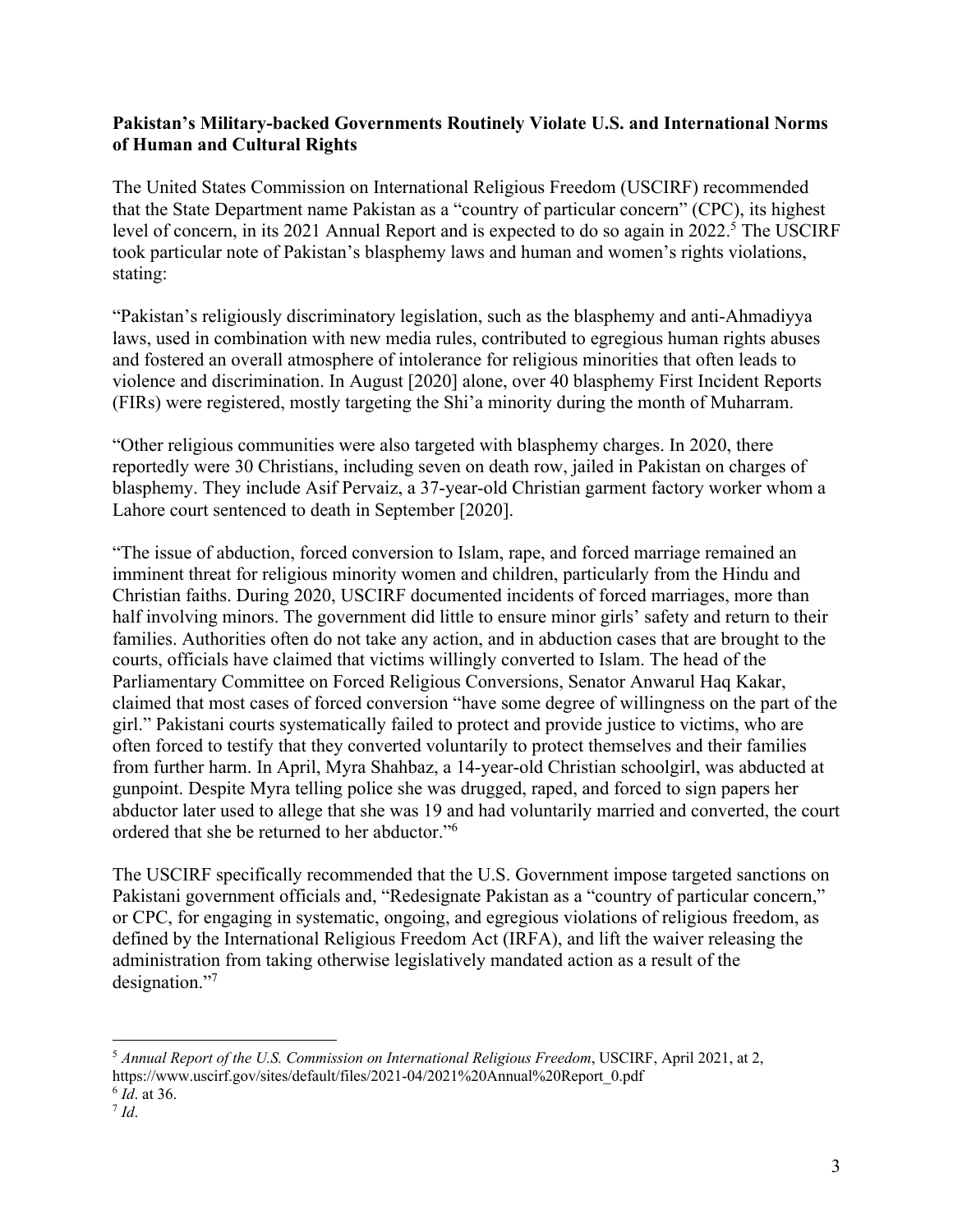A U.S. MOU would ignore Pakistan's cooperation with China in the refoulement of Uyghur refugees, where they face imprisonment, torture and death, a violation of international human rights conventions and against every legal, human, and religious right that the United States holds dear.<sup>8</sup> Pakistan's actions make it complicit in the destruction of Uyghur heritage and history and the genocide perpetrated upon the Muslim population of Xinjiang.

Pakistan is one of the world's worse slave states. There are an estimated 2.134 million people living in inescapable debt-bondage, subject to continuous hard labor, vicious treatment and regular beatings, forced labor and rape of women and children, forced marriage and sex trafficking. Pakistan is ranked in the worst ten countries globally<sup>9</sup> with 3.186 million people living in slavery, according to the Global Slavery Index of 2018.<sup>10</sup>

According to Human Rights Watch, "Although slavery is unconstitutional in Pakistan and violates various national and international laws, state practices support its existence. The state rarely prosecutes or punishes employers who hold workers in servitude. Moreover, workers who contest their exploitation are invariably confronted with police harassment, often leading to imprisonment under false charges."

An extensive HRW report<sup>11</sup> makes clear that Pakistan's powerful elite, including politicians and high-level military, are deeply invested in industries such as brick making, sugar, and textile weaving, where workers are literally locked into debt-bondage lasting multiple generations. Slavery in these industries is not the exception, but the norm.

# **Pakistan's Actions Caused the Loss of Afghanistan and the Deaths of American Servicemen and Women**

Pakistan's unstable government and its military, which holds decisive power in the country, is both the beneficiary of billions of dollars in U.S. funding to fight terrorism, and the original sponsor of the Taliban, a supporter of extremist training camps and the primary supplier of weapons used to kill American troops. This is corroborated by a partial transcript of a July 2021 phone call between U.S. President Joe Biden and then Afghan President Ashraf Ghani acquired by Reuters, Ashraf Ghani speaking:

<sup>8</sup> Brent E. Huffman, *Pakistan Is Cracking Down on Uyghur Muslims Who Fled China*, Pulitzer Center, May 21, 2021, https://pulitzercenter.org/stories/pakistan-cracking-down-uyghur-muslims-who-fled-china

<sup>9</sup> *Modern Day Slavery in Pakistan*, Courting the Law, February 13, 2020,

https://courtingthelaw.com/2020/02/13/commentary/modern-day-slavery-in-pakistan/; See also *Life of slavery — the perpetuation of bonded labor in Pakistan*, DW, December 25, 2019, https://www.dw.com/en/life-of-slavery-theperpetuation-of-bonded-labor-in-pakistan/a-51792298.

<sup>10</sup> Global Slavery Index, *Pakistan* https://www.globalslaveryindex.org/2018/data/maps/#prevalence

<sup>11</sup> *Contemporary Forms of Slavery in Pakistan*, Human Rights Watch, July 1995Library of Congress Catalog Card Number: 95-77876, SBN 1-56432-154-1,

https://www.hrw.org/reports/1995/Pakistan.htm#:~:text=Although%20slavery%20is%20unconstitutional%20in,who %20hold%20workers%20in%20servitude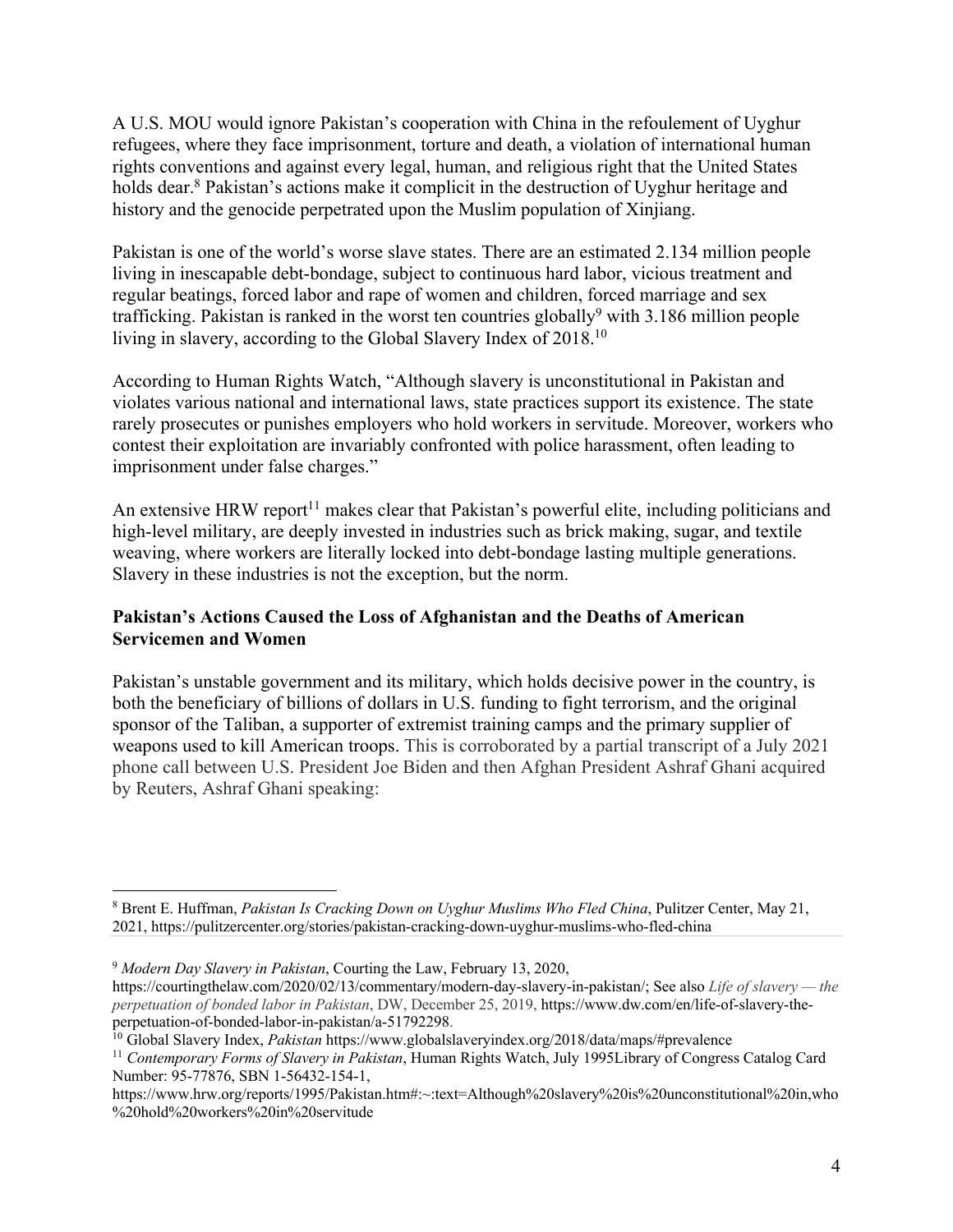"Mr. President… We are facing a full-scale invasion, composed of Taliban, full Pakistani planning and logistical support, and at least 10-15,000 international terrorists, prominently Pakistanis thrown into this, so that dimension needs to be taken account of."<sup>12</sup>

Pakistan's military intelligence service, the ISI, created and promoted the Taliban as part of its flawed but many times repeated attempts to destabilize Afghanistan.<sup>13</sup> Pakistan's intelligence head and many others in power have gloated over the U.S. loss in Afghanistan.<sup>14</sup> Pakistan is largely responsible for the eventual success of the Taliban in taking Kabul. In large part its government is hostile, not a friend to the United States, and government officials continue to encourage public resentment of the U.S.<sup>15</sup>

# **The Pakistan Request**

CPAC's administrators notified the public of the scope of the proposed MOU by placing the following on the ECA website:

"The Government of Pakistan seeks import restrictions on archaeological and ethnological material from the Lower Paleolithic, Mesolithic, Neolithic, Chalcolithic, Bronze Age, Iron Age, Historic Pre-Muslim Period, Early Muslim Period, Mughal, Sikh, and Colonial periods through the creation of Pakistan. Requested archaeological material includes, but is not limited to, stone; ceramics; metal objects including coins; stucco/plaster; glassware; bone, ivory, shell, and horn; manuscripts, paintings, proclamations, deeds, books, and documents; textiles of silk, wool, leather; and wood, dating from the lower Paleolithic (2 million years before present) through the first half of the twentieth century A.D. Requested ethnological material includes, but is not limited to stone; ceramics; metal objects including coins; stucco/plaster; glassware; bone, ivory, shell, and horn; manuscripts, paintings, proclamations, deeds, books, and documents; textiles of silk, wool, leather, and wood objects both architectural and moveable objects; and wooden objects dating from the Pre-Muslim Historic period through the first half of the twentieth century  $A.D.$ "

<sup>12</sup> Reuters, *Excerpts of call between Joe Biden and Ashraf Ghani July 23*, Reuters, August 31, 2021,

https://www.reuters.com/world/excerpts-call-between-joe-biden-ashraf-ghani-july-23-2021-08-31/

<sup>&</sup>lt;sup>13</sup> NPR correspondent and former U.S. senior government official and former military advisor in Afghanistan, Sarah Chayes, wrote on August 16, 2021 after the fall of Kabul: "You may have heard that the Taliban first emerged in the early 1990s, in Kandahar. That is incorrect… The Taliban were a strategic project of the Pakistani military intelligence agency, the ISI. It even conducted market surveys in the villages around Kandahar, to test the label and the messaging. "Taliban" worked well. The image evoked was of the young students who apprenticed themselves to village religious leaders. They were known as sober, studious, and gentle. These Taliban, according to the ISI messaging, had no interest in government. They just wanted to get the militiamen who infested the city to stop extorting people at every turn in the road. Both label and message were lies." Sarah Chayes, *The Ides of August*, August 16, 2021, updated September 2, 2021, https://www.sarahchayes.org/post/the-ides-of-august.

<sup>&</sup>lt;sup>14</sup> Barkha Dutt, *It's time the U.S. ends its toxic reliance on Pakistan, before it really regrets it, Washington Post,* September 21, 2021, https://www.washingtonpost.com/opinions/2021/09/21/us-pakistan-quad-biden-isi-afghanistantaliban-end-reliance/. 15 *Don't Worry, Everything Will Be Okay, Says ISI Chief After Landing In Kabul*, The Nation, September 5, 2021,

https://nation.com.pk/2021/09/05/don-t-worry-everything-will-be-okay-says-isi-chief-after-landing-in-kabul/, Said by a smiling Lt-Gen Faiz Hameed, Director General of ISI, Pakistan's intelligence service.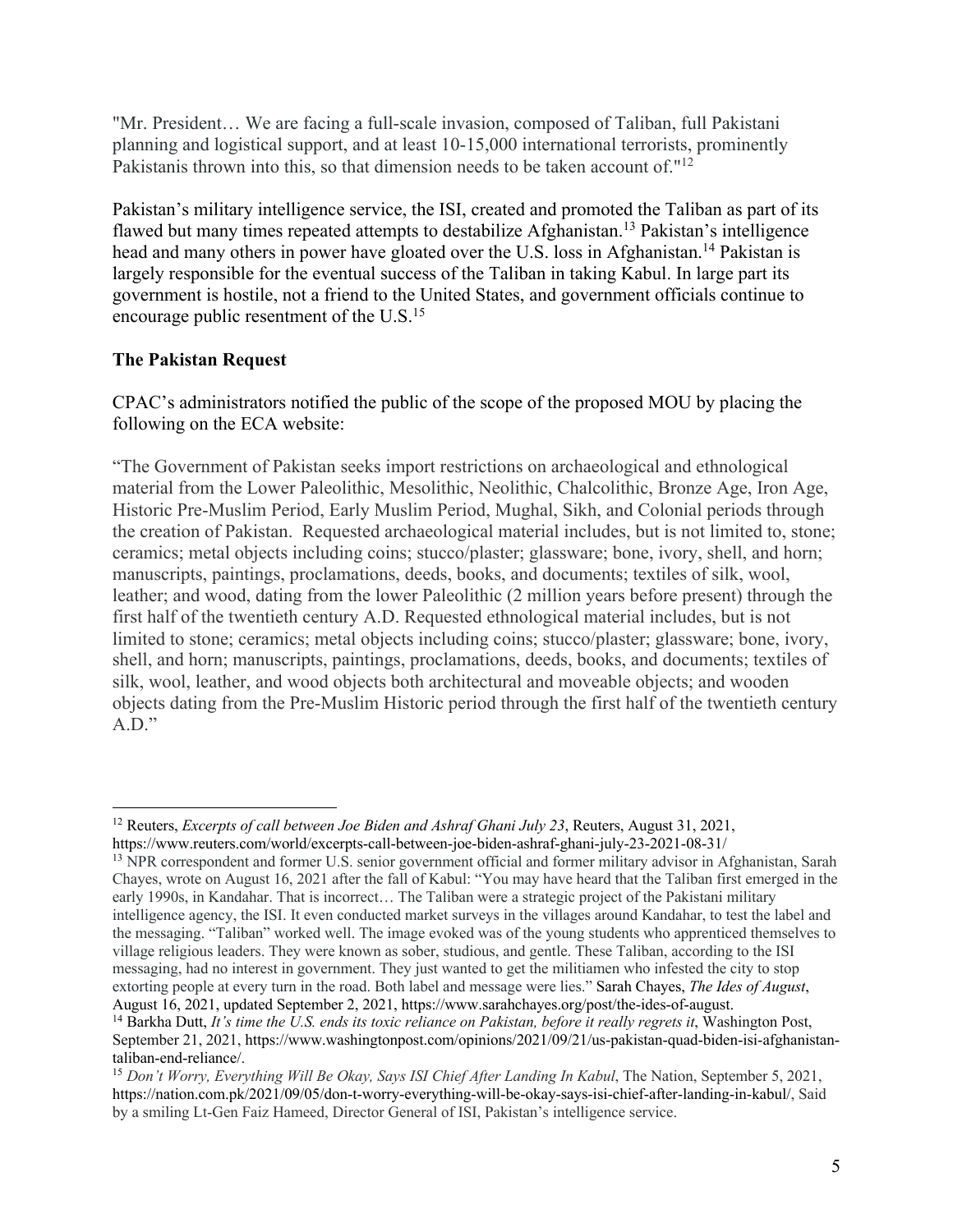The Pakistan request is extremely overbroad, extending from the Lower Paleolithic period to the mid-20th century. It includes objects from ancient periods for which there is no evidence of an illegal market and 'ethnographic' items that have been and continue to be legitimately sold domestically in Pakistan and exported overseas.

- There is evidence for continued risk of looting for foreign markets in only a few periods in art from Pakistan, notably that of the Hellenistic and Gandharan periods. Records of seizures may be deceptive as the majority of 'Gandharan' art offered for sale in Pakistan is fake (or from Southeast Asia) and has been widely faked for 50 years. For example, after a widely publicized seizure of 395 sculptures in 2012, Pakistani experts determined that "over 90%" were fake, but a Pakistan museum planned to exhibit them anyway as "art."<sup>16</sup> U.S. Homeland Security and Pakistan officials celebrated the return of a "rare" Starving Buddha" abandoned in U.S. Customs in 2007, as only "the second sculpture of its kind", but it was quickly identified by a UK art expert as a poor copy of a sculpture in the Lahore Museum.17 Pakistan officials insisted it was authentic.
- There is little or no market, in the U.S. or internationally, for objects from other periods listed. The Indus Valley civilization, for all its mudbrick regularity, left unornamented buildings and virtually no art.
- With respect to "stucco/plaster; glassware; bone, ivory, shell, and horn; manuscripts, paintings, proclamations, deeds, books, and documents," there is little left of value in Pakistan, and what there is, is completely indistinguishable from Indian material, because it is, in fact Indian. The U.S has no cultural property restrictions on Indian art. Valuable Mughal artworks were almost entirely removed from Pakistan, primarily by Indian buyers, but also by European and American dealers in the 1960s and 1970s.
- Coins and later Islamic materials in the proposed restrictions are openly sold to Pakistani and foreign buyers and widely collected in Pakistan itself. In fact, the only truly professionally operated museum in Pakistan is the museum featuring coins and currency that is housed and run by the State Bank of Pakistan.18
- There is no "traditional" or ethnic carpet weaving in Pakistan, all is commercial. Textiles of silk and wool, i.e. carpets and embroideries, are important handicraft industries and major export commodities for Pakistan. Pakistan-made carpets have long been considered of poor quality; many are made in factories by debt-bonded weavers and children. Their export is legal.
- Nota bene: Carpets imported from Afghanistan for sale in Pakistan or made by Afghan refugee weavers in Pakistan are of far better quality, but they are indistinguishable from Afghan products, which are not restricted under the Afghanistan MOU.

<sup>16</sup> *Gandhara Relics: Seized artifacts fake, but 'pieces of art' to still get museum display*, The Express Tribune, August 31, 2012, regarding a seizure of 395 sculptures, 90% of which were replicas. https://tribune.com.pk/story/429285/gandhara-relics-seized-artefacts-fake-but-%E2%80%98pieces-of-

art%E2%80%99-to-still-get-museum-display

<sup>17</sup> Martha Lufkin, *Starving Buddha sculpture returned to Pakistan*, The Art Newspaper, February 26, 2007, https://www.theartnewspaper.com/2007/03/01/starving-buddha-sculpture-returned-to-pakistan

<sup>18</sup> State Bank of Pakistan Museum, https://www.sbp.org.pk/Museum/index.htm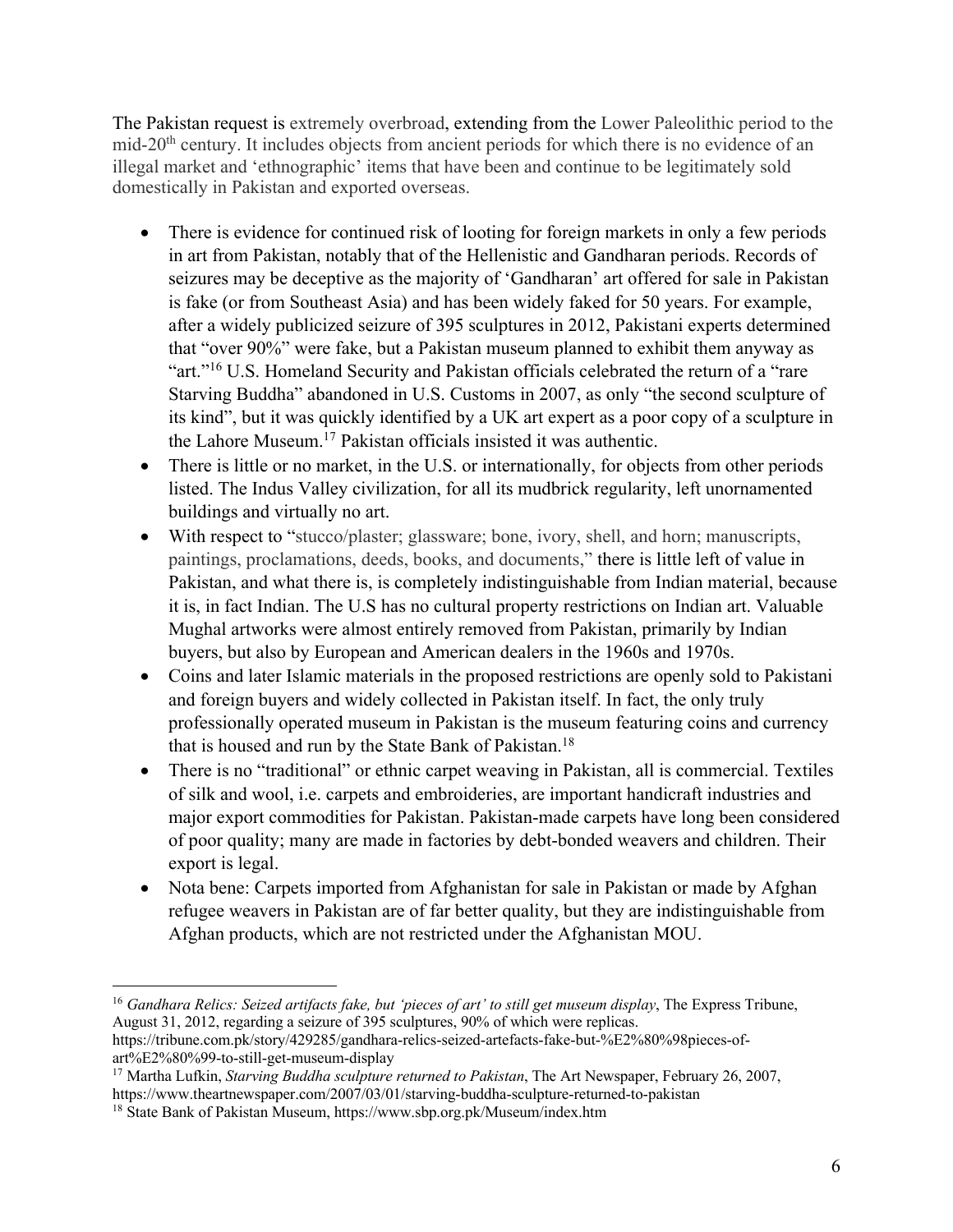- Listed 'ethnographic' objects such as wood and metalwork are openly sold in Peshawar, the Swat Valley, Islamabad, and Lahore, and have been lawfully exported to the U.S., U.K. and European countries for decades by the container-load.<sup>19</sup>
- Antique and used copper vessels, utensils, and trays are sold by the kilo in Lahore and Peshawar, Pakistan, for the price of copper. Old fashioned wedding parties march with these in traditional display but new vessels are considered more prestigious, so most objects are hammered flat and melted down for sale as scrap.

# **Pakistan's Former Laws on Antiquities**

Contrary to oft-repeated claims that Pakistan has had national ownership of antiquities since 1975, this is not true.<sup>20</sup> The 1975 law's primary purpose was to prevent the destruction of antiquities and monuments by private owners.<sup>21</sup> It restricted export, requiring a license from the Director of Antiquities (a "temporary export" provision could be granted at the Director's discretion on placement of a small bond). The 1975 Act provided for private ownership of sites and monuments, termed "antiquities", for compensation to owners for any damage by the government, and for the government to take ownership only if no owner could be located (Sections 2(k)(iv.-v.), 11, 12(ii)(g), 28). Restrictions could be placed by a private owner on usage. The government could also take guardianship of an "antiquity" under an agreement with the private owner (Section 12). Government preemption of an antiquity placed for sale required payment to the owner or dealer of the object or site's fair market value.

Pakistan's 1975 federal antiquities law did not nationalize underground movable heritage until it was amended by the Act No. XXI of 1992. <sup>22</sup> The 1992 Amendment added a section #13A providing that "Ownership of buried antiquities – Notwithstanding anything contained in any other law for the time being in force, the ownership of all buried antiquities shall vest in the Federal Government."

The 1992 Amendment gave the Director General of the Antiquities Department the ability to determine compensation for preemption of an antiquity instead of the independent valuation required under the 1975 Act. However, even after 1992, monuments, historic sites, and above ground archaeological remains were privately owned.

<sup>&</sup>lt;sup>19</sup> Pakistan is a major source of supply for architectural wood. Photographs are attached taken April 17, 2022 of the outside inventory of a store in Santa Fe, comprising both Indian and Pakistani wood architectural elements. Nota bene: Experienced ethnographers know that the so-called Nuristani, "Kafir" and Pashai wood items now available are copies, not authentically old. This was the case even 30 years ago.

<sup>&</sup>lt;sup>20</sup> See Appendix 2, Act VII of 1976, Antiquities Act, 1975. This law explicitly repealed The Antiquities Act, 1968 (XIV of 1968), and the Antiquities Ordinance, 1975 (XX of 1975).

 $21$  Antiquities Act 1975, Section 15(i): "If the Federal Government apprehends that a protected immovable antiquity is in danger of being destroyed, injured or allowed to fall into decay, it may, after consultation with the Advisory Committee, direct the Provincial Government to acquire such antiquity or any part thereof; and the Provincial Government shall thereupon acquire such antiquity or part under the Land Acquisition Act, 1894 (I of 1894), as for a public purpose.

 $22$  See Appendix 2, Act No. XXI of 1992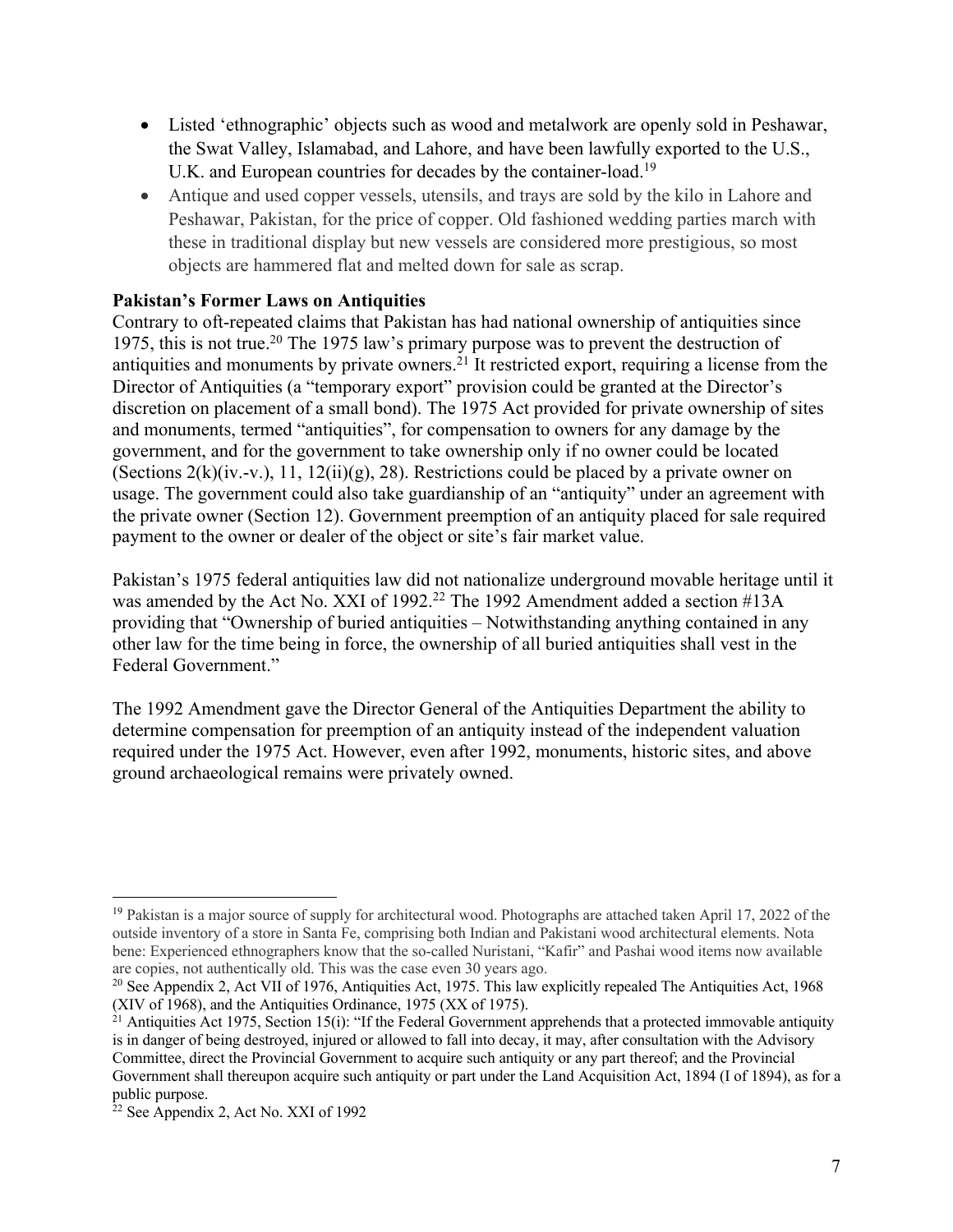Conversely, objects excavated under archaeological permits issued by the Director General of Archaeology were earlier made the property of the Government of Pakistan by the Archaeological Excavation and Exploration Rules 1978.23

The Acquisition of Antiquities Rules 1989,<sup>24</sup> established pursuant to Article 37 of the Antiquities Act, 1975 (VII of 1976), created an Acquisition Committee made up of "eminent historians, archaeologists, linguists and specialists in numismatics, epigraphy, ethnography, calligraphy, and paintings" to establish the purchase price for government acquisition of antiquities.25

Rules for the granting of licenses to antiquities dealers were established in 1989, together with application forms for licensing. Among other responsibilities, licensed dealers were required to maintain registers for purchases and sales, and "to inform all customers that export of antiquities outside Pakistan is completely banned except as provided in the Act and the Export of Antiquities Rules, 1979."26

The Export of Antiquities Rules, 1979 also provide under Section 3(1)(a) for the **"**temporary export of an antiquity for the purpose of exhibition, examination or treatment for presentation," requiring only "a bank guarantee for an amount equivalent to the value of the antiquity as a security for the return of the antiquity to Pakistan,"<sup>27</sup> a clause that may have been used to legitimate the export of antiquities in the past.

# **Pakistan Has Delegated All Domestic Regulation of Antiquities to Provinces, Splintering Authority and Reducing Accountability, Funding, and Enforcement**

An 18th Amendment to Pakistan's Constitution passed on April 8, 2010 reduced the power of the President. It was also intended to curb powers and infringements on the Constitution of Pakistan by the military.<sup>28</sup> The enhancement of provincial authority and delegation of formerly federal powers resulted in a significant shift to provincial assemblies to legislate in health, education, women's and children's affairs. It also radically altered the administration of cultural heritage in Pakistan by delegating almost all authority over antiquities to the administration of four of Pakistan's provinces; Balochistan, Khyber Pakhtunkhwa, Punjab and Sindh. (Islamabad Capital Territory is federally administered and Azad Jammu and Kashmir and Gilgit-Baltistan are 'autonomous territories.')

<sup>23</sup> Compiled by Muhammad Rafique Mughal, *Legislations for the Protection and Management of Archaeological Heritage of Pakistan*, Subsection Archaeological Excavation and Exploration Rules 1978, pages 16-21, available at https://en.unesco.org/sites/default/files/pakistan\_legislation\_07\_1995\_engl\_orof.pdf.

<sup>&</sup>lt;sup>24</sup> *Id.* at Subsection Acquisition of Antiquities Rules 1989, pages 25-26.

<sup>&</sup>lt;sup>25</sup> *Id.* at Subsection Acquisition of Antiquities Rules 1989, page 25.

<sup>26</sup> *Id*. at Subsection Dealing in Antiquities Rules 1989, page 29.

<sup>&</sup>lt;sup>27</sup> *Id.* at Subsection Export of Antiquities Rules 1979, pages 34-35.

 $28$  Eighteenth Amendment to the Constitution of Pakistan, Wikimedia,

https://en.wikipedia.org/wiki/Eighteenth\_Amendment\_to\_the\_Constitution\_of\_Pakistan#:~:text=The%20Eighteenth %20Amendment%20of%20the,semi%2Dpresidential%20to%20a%20parliamentary. The 18th Amendment turned Pakistan from a semi-presidential to a parliamentary republic, renamed the N.W.F.P as Khyber Pakhtunkhwa,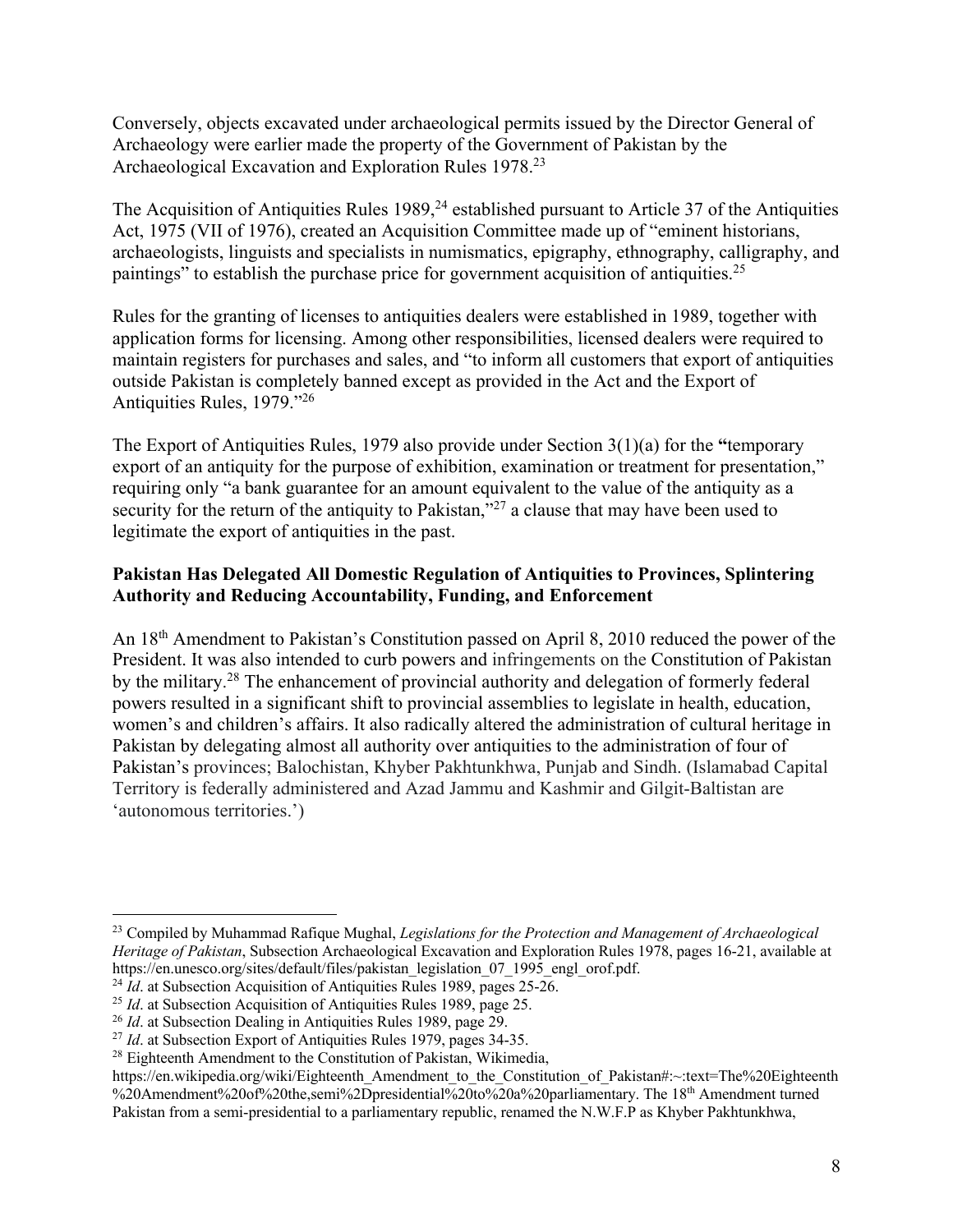With these changes, Pakistan's Ministry of Archaeology and Culture was first subsumed under a 'Ministry of Culture', which was subsequently transformed into the Ministry of Information and Broadcasting.

Supervision of archaeology and cultural heritage legislation (except with respect to Customs export) effectively disappears from Pakistan's federal government and is instead vested in the provincial governments. There is still a Director General of the Federal Department of Archaeology (created under a prior 1995 federal law), who sits on the board of each provincial archaeological ministry.

# **Pakistan Spends a Pittance on Cultural Heritage Protection**

The annual budget estimates for Pakistan's entire federal National Heritage and Cultural Division for 2020-21 were 1,422,335,000 rupees or 7.7 million dollars at current exchange rates. More than half this amount is for salaries. This budget estimate includes the cost for every form of cultural funding including academies, language institutes, grants, monuments, libraries, two national museums, and Pakistan's contribution to UNESCO and the World Heritage Fund. It also covers the Lok Virsa, the National Institute of Folk & Traditional Heritage.29

# *The annual amount allocated to the Department of Archaeology & Museums for 2020-21 was \$346,628, of which two-thirds was for salaries and pensions, leaving \$117,120 for all other expenses***.**

The 18<sup>th</sup> Amendment left each province to pass new heritage laws, establish rules to administer heritage sites and museums, grant excavation permits, and appoint heritage protection and archaeology departments.

Antiquities protection was not the provinces top priority. It took six years, from 2010 to 2016, for the Khyber Pakhtunkhwa provincial assembly to adopt a law regulating antiquities excavation, ownership trade, superseding the federal 1975 Antiquities Act in all respects except for export.30

The devolution of the Archeology and Museums Department of Pakistan, together with the authority held by that department, to the governments of each of Pakistan's provinces means that antiquities and ethnographic objects on a Designated List must be returned to the proper province, as each province now claims legal ownership of the antiquities found within it.

# **The Khyber Pakhtunkhwa Province Example**

Khyber Pakhtunkhwa province comprises most of the formerly North West Frontier Province (N.W.F.P.) In 2018, it was merged with the previously Federally Administered Tribal Areas

<sup>29</sup> *Budget Estimates 2020-2021 National Heritage & Culture Division (Demand No.056),*

https://heritage.pakistan.gov.pk/SiteImage/Misc/files/BudetEstimates2020-21.pdf

<sup>30</sup> Nisar Mahmood, *KP Assembly passes Antiquities Bill 2016*, The News, March 30, 2016,

https://www.thenews.com.pk/print/108985-KP-Assembly-passes-Antiquities-Bill-2016.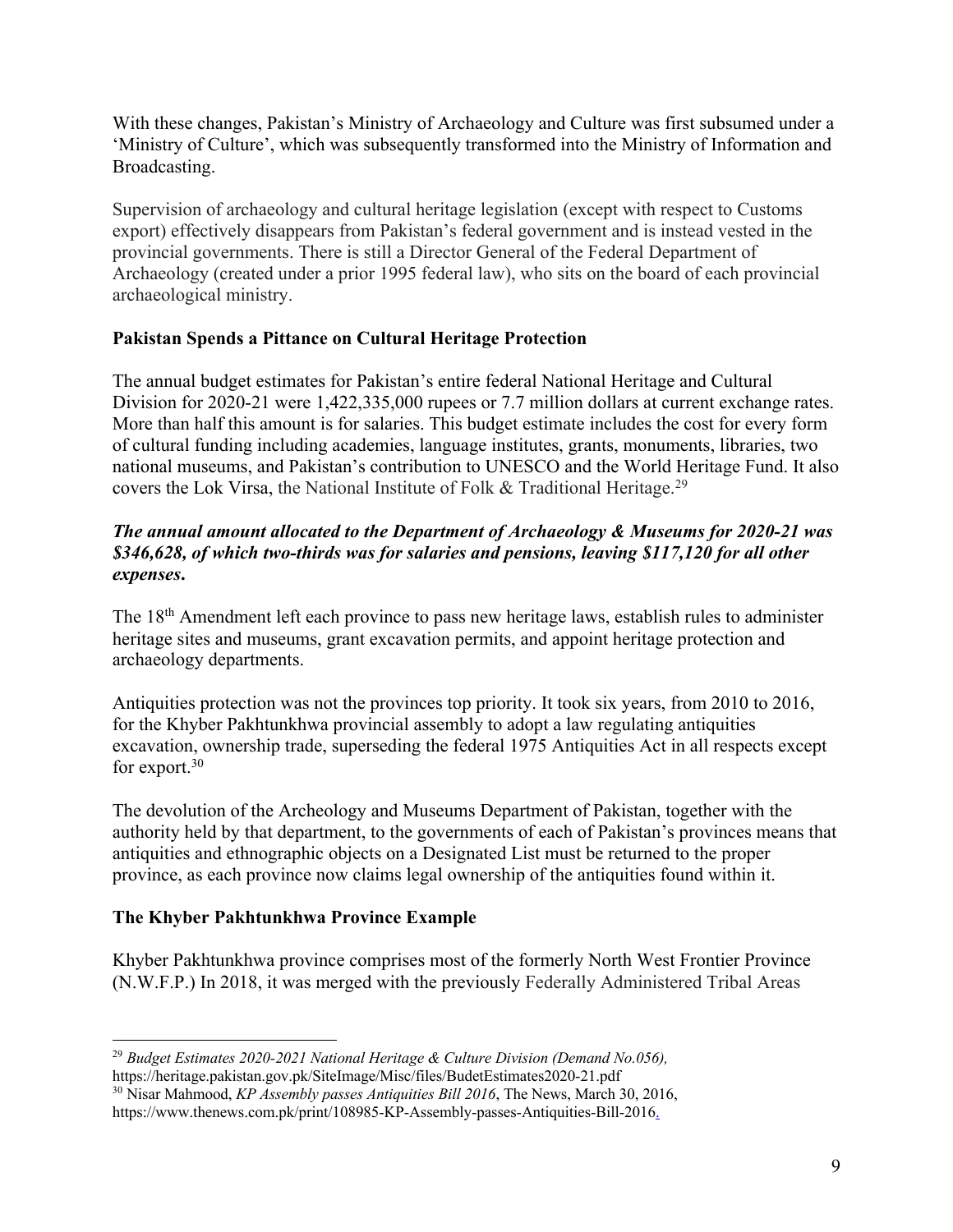(FATA) and Provincially Administered Tribal Areas (PATA), thereby consolidating three of most unruly and least governable regions of Pakistan.

The following excerpt from the Khyber Pakhtunkhwa Antiquities Act, 2016 gives a hint of the potential complications that U.S. authorities could face in repatriating seized goods, which now explicitly belong to Khyber Pakhtunkhwa and not to Pakistan.

This could be a challenging issue, since there is significant crossover between the types of goods (especially "ethnographic" goods) between Pakistan's provinces due to both voluntary and forced movements of peoples between them. According to the new Khyber Pakhtunkhwa legislation, in which the term "Government" means the Khyber Pakhtunkhwa government:

### *52. Retrieval of antiquities from abroad.---*

*(1) Government shall initiate urgent action for retrieval of antiquities smuggled out of the Province abroad, sold to any person, organization, museum, university or trust.*

*(2) Directorate shall register FIRs against known or unknown culprits involved or instrumental in the theft, smuggling, trafficking and sale of any antiquity or cultural objects.* 

*(3) For retrieval of smuggled or sold antiquities diplomatic channels as well as assistance of foreign organizations shall be sought by seeking guidance from national and international laws concerning this issue.*

*(4) Government shall enter into mutual agreements with different governments through the Ministry of Foreign Affairs for return of the smuggled antiquities.*

*(5) Director shall prepare list of all such antiquities smuggled out of the Province and now on display in different museums abroad or in possession of private collectors or Auctioneers and collect information about their place of origin and other information necessary to prove that the antiquity actually belonged to the Province.* 

# **Other Provincial Examples**

A survey in 2016 reported that more than one hundred archaeological sites belonging to prehistoric and historic times have been explored in the former Khyber Agency tribal territory, now Federally Administered Tribal Areas (FATA), administered federally by the military since the colonial period, so police were not allowed entry. However, by parliamentary decision, the federal Antiquities Act 1975 was not applied to FATA. Only recently was FATA incorporated into the Khyber Pakhtunkhwa province, making it subject to the new Khyber Pakhtunkhwa Antiquities Act, enacted six years after responsibility for antiquities devolved to the provinces.<sup>31</sup>

An unfortunate example of the exercise of the provinces' new authority was seen when an Italian archaeological mission that had a longstanding relationship with local authorities was told it must stop work on a project it had been working on for years until it had reapplied to the provincial authorities, met all the provincial legislation's criteria and paid a new excavation fee.

**<sup>31</sup>** Rafiullah Khan, *Carving history*, The News, December 25, 2016, https://www.thenews.com.pk/tns/detail/562363 carving-history. Article 247 (3) of the constitution pronounced inapplicability of laws enacted by the parliament to FATA. It is only applicable through presidential ordinance. There is no archaeological department in FATA.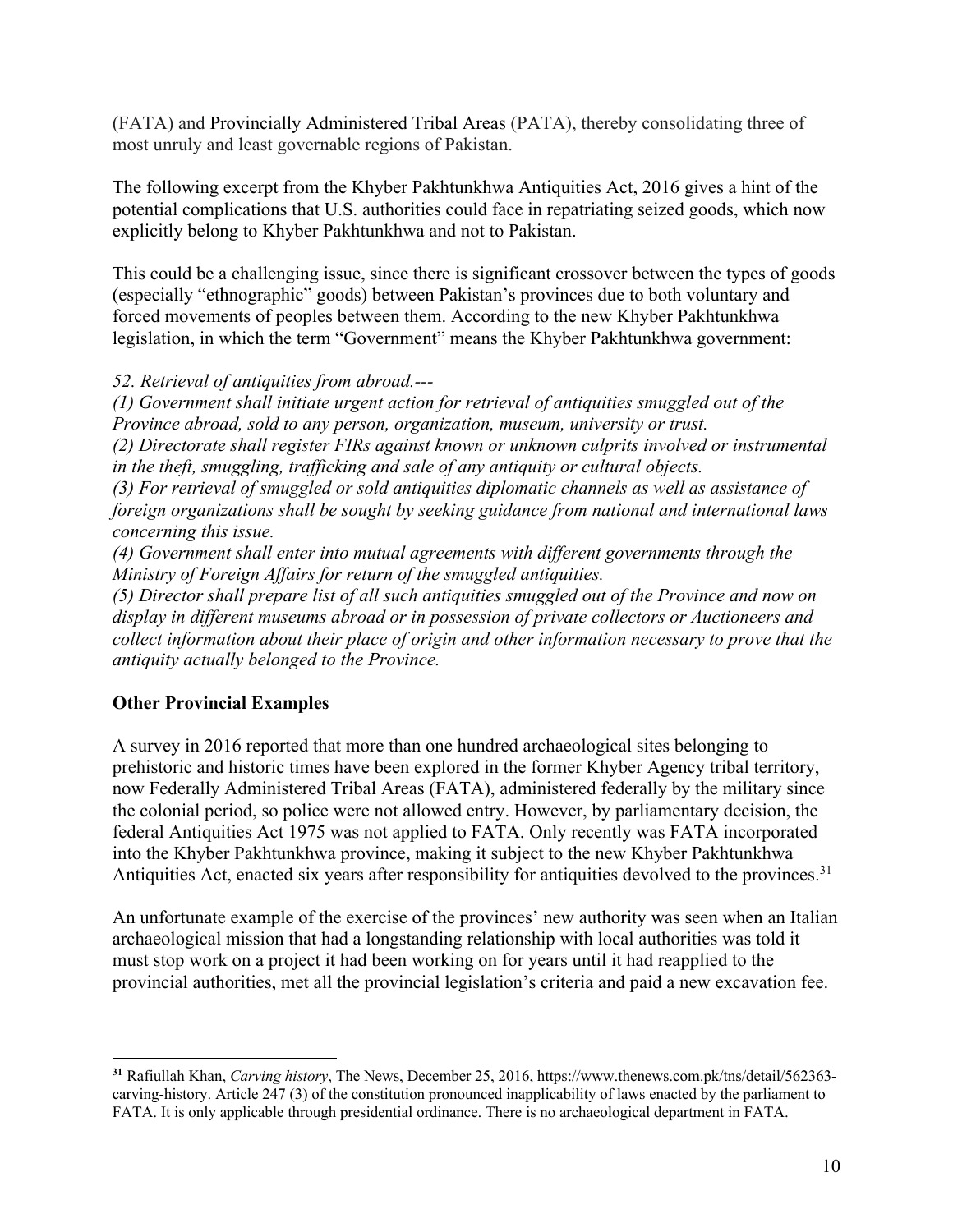Pakistan's Dawn newspaper noted in 2010 that "The provincial antiquities draft law is reportedly gathering dust at the Sindh law department, with the result that the newly established antiquities department does not quite know where its jurisdiction crosses paths with the provincial culture ministry." The report noted that 129 archaeological sites including Moenjodaro, a World Heritage site, had been turned over to the provincial government but that no steps had been taken.

"Only months ago a controversy had broken out when the family of the provincial culture minister was accused of digging a waterway across the protected Makli necropolis in Thatta. The antiquities department had cried itself hoarse but it was not clear whether it had any jurisdiction in the matter."32

In August 2020, A widely disseminated video posted on Twitter<sup>33</sup> showed construction workers smashing a large Buddhist statue with sledgehammers. The builders encountered the massive stone statue while excavating earth for the foundations of a house being built in Mardan, Khyber Pakhtunkhwa province. The construction workers who smashed the Buddhist statue filmed themselves destroying the 'idol.' The contractor was ostensibly told by a local cleric that he would "lose his imaan (faith) and his nikah (marriage) will also not remain valid any more" if the Buddha was not destroyed.34

# **Museums and monuments, including World Heritage sites, suffer from a longstanding policy of neglect and covering up failures to protect and secure heritage**

According to a UNESCO Pakistan Country Strategic Document 2018-2022 discussing Pakistan's museums:

"a lack of learning resources and trained staff as well as the limited access to digital technologies inhibit the educational role of museums and visitors get little learning experience by visiting. Further, due to limited staff capacity and lack of financial resources many collections do not receive the research and preservation they require."35

With the notable exception of the Bank of Pakistan's well-curated, organized, and displayed coin and currency museum, Pakistan's museums have a poor record characterized by neglect, failure to preserve or conserve fragile material, lack of records and loss of objects through theft, breakage, and replacement with fakes. They rarely change or update exhibits or didactic and do not involve local communities or students, seeing the museum as merely a tourist attraction for foreigners.

Examples follow of reports on monuments and museums in Pakistan by the local press:

<sup>32</sup> *Sindh Antiquities Act*, Dawn, April 8, 2010, https://www.dawn.com/news/846074/sindh-antiquities-act.

<sup>33</sup> https://twitter.com/arifaajakia/status/1284306652364144641

<sup>34</sup> Kate Fitz Gibbon, *Smashing Buddhas in Pakistan: Rural Ignorance and Museum Indifference*, Cultural Property News, August 15, 2020, https://culturalpropertynews.org/smashing-buddhas-in-pakistan-rural-ignorance-andmuseum-indifference/

<sup>35</sup> *UNESCO Pakistan Country Strategic Document 2018-2022*, at 15, https://en.unesco.org/sites/default/files/ucsd.pdf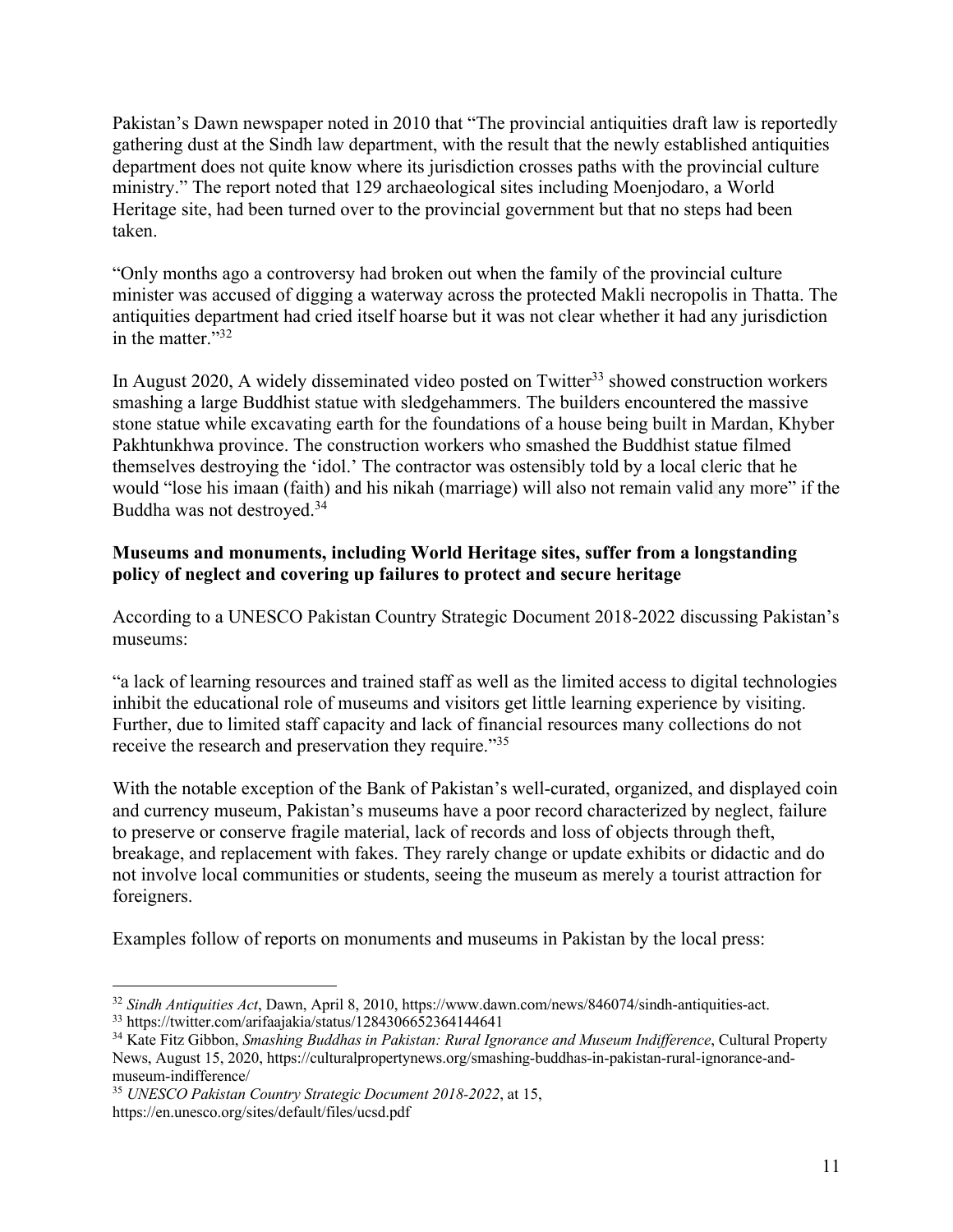The authentic, world famous Fasting Buddha, "the jewel of the Lahore Museum," was damaged in 2014 after a botched attempt at cleaning and an amateur repair by staffers who filled a crack with prior damage with epoxy. The National Museum has no conservator and its lab is run by untrained staff.<sup>36</sup> The Fasting Buddha was excavated in 1894 by Colonel H.A. Dean and donated to the then Lahore Museum.

As late as 2019, there was only one trained art conservator working in Pakistan, primarily on paintings, although he undertook restoration in other media. Zubair Ahmed Madani works at the National Museum in Karachi and also takes private clients.37

In 2018, civil society organizations expressed outrage that Culture, Tourism and Antiquities Preservation Secretary Akbar Laghari said that encroachments to be bulldozed on Burnes Gardens could result in the demolition of the National Museum in Karachi and emergency removal of the artifacts there, including 56,000 rare coins, 10,000 manuscripts, 4,000 Gandharan artefacts, 50,000 rare images of different sites and 10,000 archaeological artefacts.38

The artifacts at the National Museum had already suffered in prior moves. According to national newspaper Dawn, archaeologists were alarmed by the abrupt transfer of archaeological collections and a valuable library of rare books from storage to the National Museum. Dawn reported:

"There were boxes lying on the dusty floor. It looked like as if someone had packed them in haste...The boxes were lying in the middle of a large room that looked like a badly kept library. It is not. The books are no less valuable than the artefacts. According to the person who was at the branch at the time and did not wish to be named, the books belonged to the federal government. In one corner, one could see broken pieces of pottery. It seems they are part of the materials found by local and foreign archaeologists over the course of their excavations and got damaged while being removed to be transferred to another site."39

In 2016, Pakistan news media reported that serious irregularities and misconduct at the Peshawar Museum, including replacement of real antiquities with fakes, had come to light in a National Museum investigation. Many coins that were acquired before 1947 had been replaced with replicas and museum staff could not say when this had occurred. The museum had not a single record of any confiscated antiquities it had received from Customs seizures, a category of objects particularly hard hit by theft. "The report noted irregularities in appointment of candidates with no proper background of archeology and mentioned it as one of the main reasons for the missing

<sup>36</sup> Shoaib Ahmed, *'Fasting Buddha' damaged during cleaning*, Dawn, June 26, 2014, https://www.dawn.com/news/1115168

<sup>37</sup> Iqra Sarfaraz, *Preserving art*, You magazine, The News, https://www.thenews.com.pk/magazine/you/549832 preserving-art

<sup>38</sup> *Civil society perturbed over likely demolition of National Museum*, The News, August 21, 2018,

https://www.thenews.com.pk/print/357875-civil-society-perturbed-over-likely-demolition-of-national-museum <sup>39</sup> Peerzada Salman/Bhagwandas, *Precious artefacts get damaged, others face risk of theft during shifting*, Dawn, July 5, 2015, https://www.dawn.com/news/1192345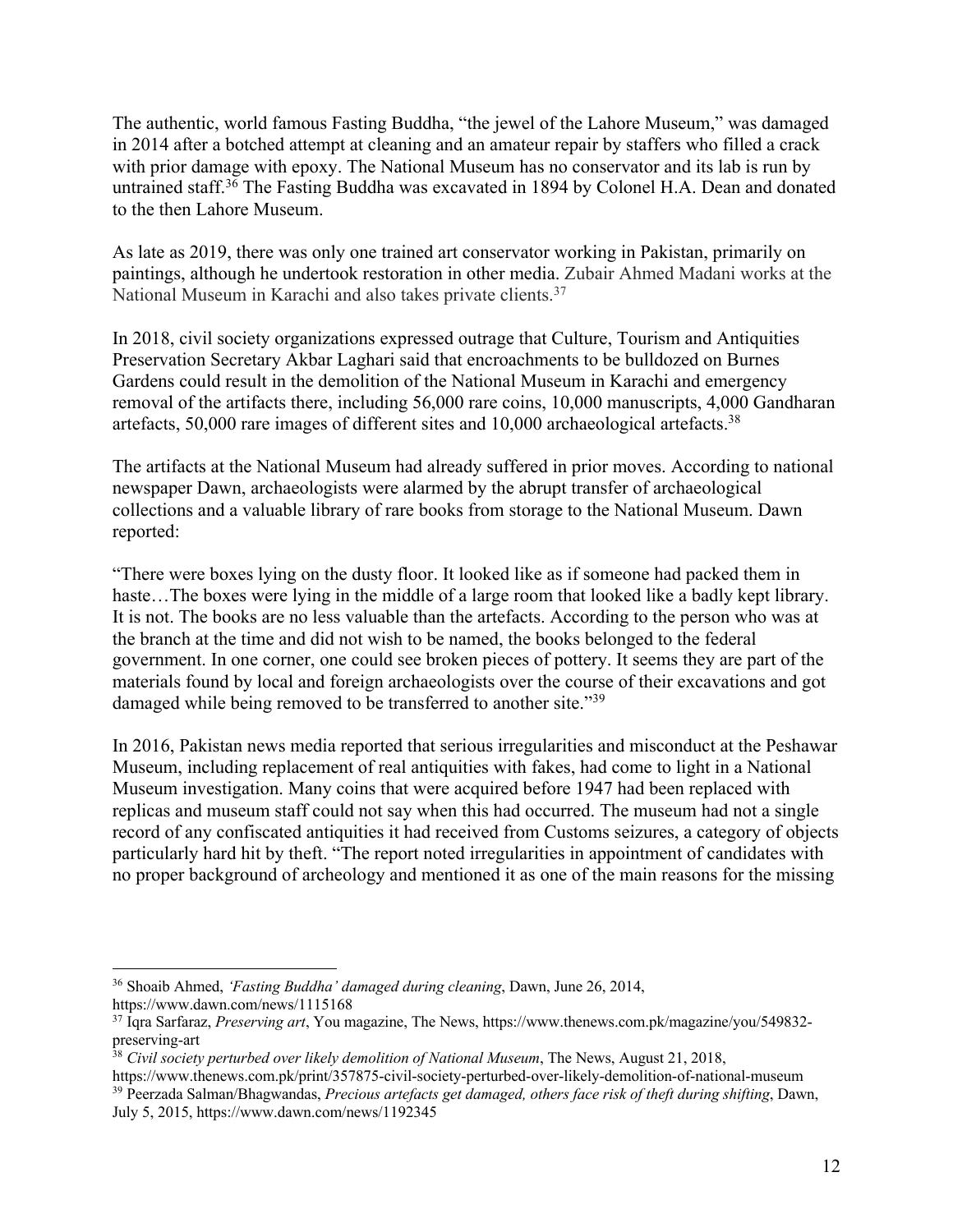record," and that "the process of replacing original antiques with replicas was supported by bogus documentation."40

Also in 2016, Dawn reported that there was still no clue to the whereabouts of "81 rare antiquities, including the priceless statues of Greek god and goddess, which were 'stolen' from the Taxila Museum" in 1999. Police working as security at the museum and the museum's own guards each accused each other of the theft. (Dawn noted that four years previously, the curator of the Moenjodaro Museum was "terminated from service" after a group of Moenjodaro seals disappeared.) There is still no alarm system at the Taxila Museum.<sup>41</sup>

In 2012, Dawn reported that at the 17th-century Shalamar Gardens, Lahore, a UNESCO World Heritage site, contractors had reconstructed rather than conserved the walls and buildings, defacing the historical structures. Dawn called for employing conservationists from abroad because Pakistan lacks experts, rather than leaving the ancient buildings to the "whims of building contractors and architects to do as they please with them."<sup>42</sup>

While an important Hindu palace apparently cannot receive protection under antiquities laws, the original family residences in Peshawar of two legendary Bollywood stars, Dilip Kumar and Raj Kapoor, are proposed to be turned into museums by the Khyber-Pakhtunkhwa government. The Director of Archaeology of Khyber-Pakhtunkhwa, Dr. Abdul Samad Khan, announced that both houses had been declared national heritage sites and both would be turned into museums.<sup>43</sup>

The fate of Buddhist antiquities in Pakistan's museums made headlines five years after they were seized when several large Gandharan stone statues were discovered in a rubbish pile at the National Museum in Karachi, Pakistan. The statues had been recovered from a Pakistani smuggling ring in 2012. (Other Pakistan experts claimed that 90% of the "smuggled" objects were fakes, but the National Museum asserted they were real, but would not be harmed by being left outside.) Two of the five statues were used to decorate the doorway of the antiquities director-general's personal office, the others were tossed into a rubbish heap outside. Stated National Museum director Mohammad Shah, "We believe this sculpture dates back 1,500 years and it will be given an original look when we wash it."44

After over 35 years of local protests, in 2017, Peshawar city authorities finally ordered the destruction of a wedding hall constructed inside the 2,600 year old Gor Khatri Archaeological Complex. The Municipal Corporation Peshawar (MCP) erected the commercial building on the Gor Khatri land in the early 1980s. According to a report in The News, "There were efforts by

<sup>40</sup> *Inquiry report points out irregularities in Peshawar Museum*, The News, May 20, 2016,

https://www.thenews.com.pk/print/121255-Inquiry-report-points-out-irregularities-in-Peshawar-Museum <sup>41</sup> Amjad Iqbal, *No clue to antiquities stolen in 1999*, Dawn, March 25, 2016,

https://www.dawn.com/news/1247824/no-clue-to-antiquities-stolen-in-1999

<sup>42</sup> *Historical Monuments*, Dawn, February 29, 2012, https://www.dawn.com/news/699308/historical-monuments.

<sup>43</sup> Arshad Aziz Malik, *Converted into museums: Govt officials visit Dilip Kumar, Raj Kapoor houses today*, The News, September 30, 2020, https://www.thenews.com.pk/print/722379-converted-into-museums-govt-officialsvisit-dilip-kumar-raj-kapoor-houses-today

<sup>44</sup> Hafeez Tunio, *1,500 year old statues left in the trash at National Museum*, Express Tribune, November 17, 2017, https://tribune.com.pk/story/1560429/1-1500-year-old-statues-left-trash-national-museum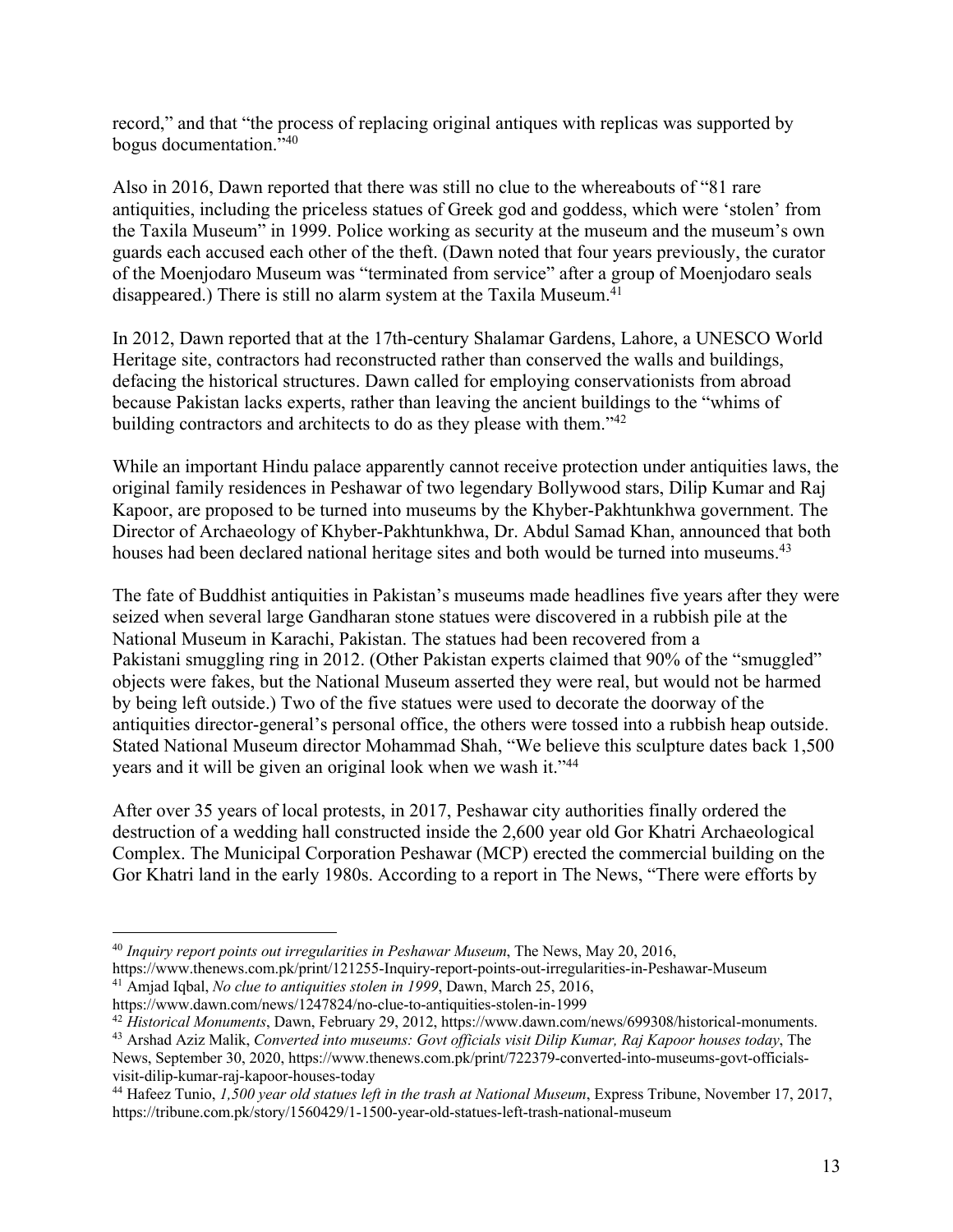the conscientious citizens to have this monstrous structure knocked down but a powerful mafia drawing cash benefits from the building continued to fail them by resorting to various means."<sup>45</sup>

In January 2020, The National newspaper reported that legal action would be taken after a local corporation, the Fatima Fertilizer Co., hired out the 400-year-old royal kitchen of the Lahore Fort for a wedding party, "causing a public outcry after which the Punjab government was forced to take action."46 The Lahore Fort is recognized as an endangered monument by UNESCO and listed as a World Heritage Site in Danger. "Pakistan's Federal Antiquities Act 1975 governs the Lahore Fort and Shalimar Gardens. The Act states that the "protected immovable antiquity shall not be used for any purpose inconsistent with its character or for a purpose other than that directly related to its administration and preservation." The Lahore Walled Authority, which administers the fort and gardens, initially denied that the event was a wedding party, but videos circulated of the event contradicted them.

The sole exhibition in Pakistan of pre-historic pottery from Balochistan was for only one month in 2015 at the National Museum in Karachi. It was arranged by the German Consulate-General, the Sindh Department of Antiquities and the Islamic Museum in Berlin, the Berlin Islamic Museum creating the exhibit.<sup>47</sup>

In February 2021, in Mansehra, Khyber Pakhtunkwa province, after repeated complaints by locals, the district administration banned the digging up of graves and tombs by treasure hunters in search of antiquities, saying such activities had not previously come to the attention of the police. A local, Bilal Aman, said that it was a common perception and widely accepted that Hindus buried their gold and other precious goods in fear of theft when they left for India at the time of partition. "The treasure hunters are active in search of such left-over gold and other antiquities," he said."<sup>48</sup> Three treasure hunters were arrested the following October.<sup>49</sup>

# **The Request Fails to meet Legal Criteria Under the CPIA**

# **(1) All restricted cultural patrimony must be threatened by pillage.** P

akistan has failed to demonstrate that the hitherto unidentified objects in the proposed Designated List are in jeopardy of pillage.

# (2) **Self help is required.**

Pakistan has clearly failed to take sufficient measures to protect its cultural patrimony.

https://www.thenews.com.pk/latest/596558-wedding-event-at-lahore-fort-causes-public-outcry <sup>47</sup> Anil Datta, *An exposition of pre-historic pottery from Balochistan*, The News,

<sup>&</sup>lt;sup>45</sup> The News Bureau, *Demolition of wedding hall in historic Gor Khatri starts*, The News, October 17, 2017, <sup>46</sup> *Wedding event at Lahore Fort causes public outcry*, The News, January 10, 2020,

https://www.thenews.com.pk/print/237131-Demolition-of-wedding-hall-in-historical-Gor-Khatristartshttps://www.thenews.com.pk/print/74228-an-exposition-of-pre-historic-pottery-from-balochistan <sup>48</sup> '*Treasure hunters' dig up old grave in Mansehra*, The News, February 3, 2021,

https://www.thenews.com.pk/print/784337-treasure-hunters-dig-up-old-grave-in-mansehra

<sup>49</sup> *Three treasure hunters held*, The News, October 7, 2021, https://www.thenews.com.pk/print/898246-threetreasure-hunters-held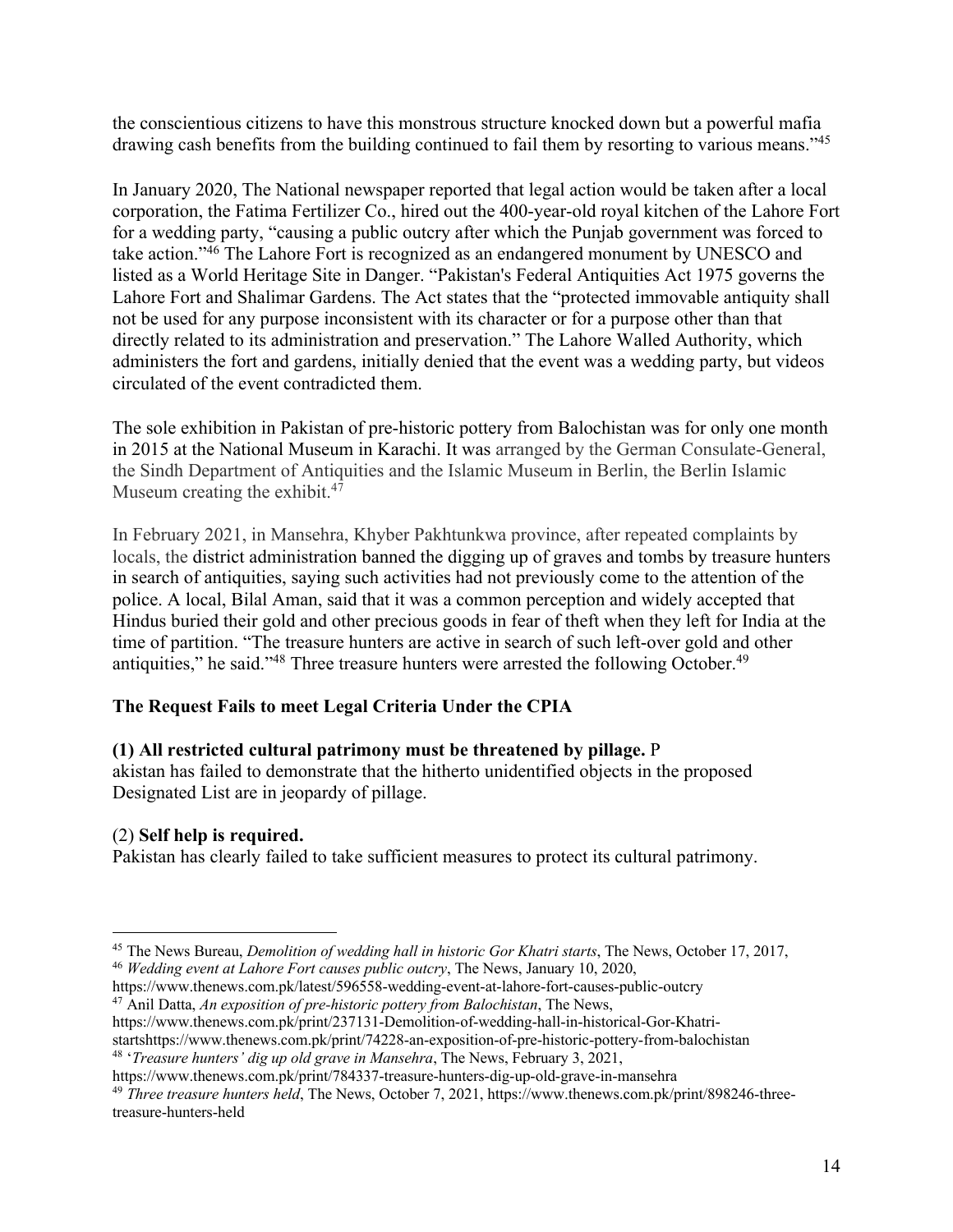## (3) **U.S. import restrictions may be implemented only if applied in concert with similar restrictions implemented, or to be implemented within a reasonable period of time, by nations with a significant import trade in the designated objects, would be of substantial benefit in deterring a serious situation of pillage, or establish that other, less drastic remedies are not available.**

The U.S. market for Pakistan antiquities and ethnographic materials has not triggered a current "serious situation of pillage." The U.S. market has a more than adequate supply of Gandharan art available in domestic and European collections made over the last century. Other antiquities are not marketable, and ethnographic goods are oversupplied already.

# (4) **The request does not meet the criteria that the application of the import restrictions is consistent with the general interest of the international community in the interchange of cultural property.**

One Buddhist sculpture lent to Switzerland,<sup>50</sup> the only loan of Pakistan art in recent years, does not equal a significant "interchange of cultural property."

Under the conditions specified under the CPIA, the request from the Republic of Pakistan for a bilateral agreement with the US cannot be undertaken.

# **Corruption as a Way of Life**

'Pak' means pure or clean. At its founding Pakistan was intended to be a 'clean' state operating under Islamic law. The vision of its founder, Muhammad Ali Jinnah, a former barrister trained at Lincoln's Inn in London, was that East and West Pakistan would be an alternative to living under a Hindu-majority, secular state of independent India.

Jinnah's Presidential Address delivered to Pakistan's first Constituent Assembly denounced the bribery and corruption he saw as "one of the biggest curses from which India is suffering." He urged the delegates to "tackle this monster, which today is a colossal crime against society," and always to be guided by principles of justice and complete impartiality.

Yet for decades past Pakistan's government has been one of the most corrupt in the world.<sup>51</sup>

The Committee for Cultural Policy and Global Heritage Alliance assert that endemic corruption, from the highest to the lowest levels of government in Pakistan, renders Pakistan incapable of satisfying the criteria set by Congress in the CPIA at this time. There is irrefutable evidence that Pakistan's extreme domestic corruption renders the laws of Pakistan ineffective. Positions in law enforcement are highly sought after, because they guarantee income from bribery and payoffs. A country where heritage laws are not enforced - from site protection to preservation of archives and artifacts in museums, to laws banning export of antiquities – cannot meet Congressional criteria for import restrictions under the CPIA.

<sup>50</sup> Pak, Swiss ties 'strengthened' as ancient Buddha sculpture sent from Peshawar to Zurich, December 13, 2018, https://www.thenews.com.pk/latest/405418-pakistan-loans-ancient-budha-monument-to-switzerland

 $51$  Transparency.org, Pakistan scores a low 28 for 2021 on a zero to 100 scale, ranking  $140<sup>th</sup>$  out of 180 countries in the world. A score below 50 indicates serious corruption. https://www.transparency.org/en/cpi/2021/index/pak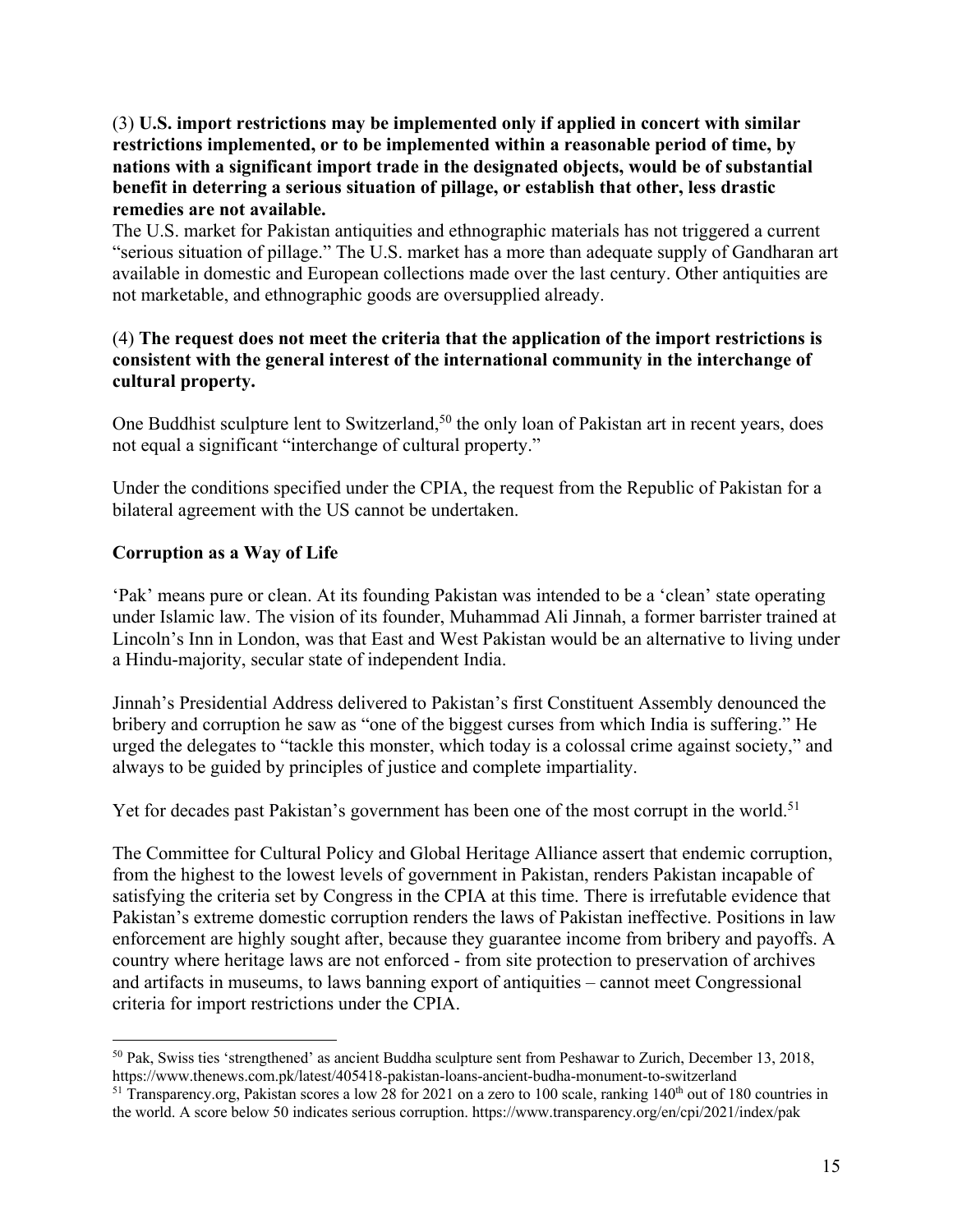Pakistan is not a state under siege from outside criminal elements like Al Capone's Chicago. It is a 70 year old, nominally-democratic state that holds elections, however flawed. It has a highly bureaucratized governing system. It has a large body of laws, many inherited from India's colonial past, but it is not a country in which laws govern society.

Pakistan's governing system functions on a daily basis through payoffs for doing ordinary work, for cutting corners, or for criminal actions - and its bureaucracy punishes those who cannot afford to or will not pay. Bribes flow upward through a system of patronage to higher and higher levels of government. In exchange, higher officials reward lower echelon participants with support in the form of job security regardless of incompetence, legal immunity from complaints of abuse, and carte blanche to bureaucrats to enrich themselves by many times their official salaries every year.

For the US to be like Pakistan is today, it would be necessary to have massive corruption by the majority of Congress, the Departments of Justice and Treasury, and agents of the FBI, CIA, the IRS, Homeland Security, and state and local police officers. Most judges would be on the take. A similar U.S. system would enable politicians or their families to monopolize industries such as textiles, forestry, and mining as their own private property. The system would – in practice – nullify all U.S. laws against conflict of interest, bribery, and money laundering, and weaken insider trading and tax evasion laws.<sup>52</sup>

Funds generated through corrupt, criminal activities would be the primary support for political candidates. The highest levels of government would not only be aware of all these activities but would support them. The Chief Executive's spouse could be popularly known as "Mr. Ten Percent," taking a cut on all government purchases. While claiming that the country was nearly bankrupt, and demanding massive infusions of foreign aid, top politicians would hide millions and even billions of the money collected through excess profits and bribes in off-shore banks and high value real estate in foreign countries.

Archaeological sites and monuments would be used for rock concerts and rented out for weddings. Museum collections would be subject to petty theft by employees and outright appropriation by political leaders who took important objects to decorate their homes and offices and even to their private mansions overseas.

How is the corruption system relevant to whether the U.S. signs an MOU with Pakistan? An MOU must be effective in order to be justified under US law. It is not required to completely cure the problems of neglect and destruction and looting of heritage, but it IS required to have an effect; Pakistan's government must truly be committed to preserving its heritage.

Sarah Chayes has written:

 $52$  A number of sources detail how the highest officials and military in Pakistan engage in corrupt practices. A useful compilation of international press reports covering both domestic corruption and international entanglements (such as found in the Panama Papers) is entitled "*Pakistan in Focus: Political Corruption at its Peak: The Challenge for Judicial Activism*," by Dr. Wazir Ali Khan, 2018.